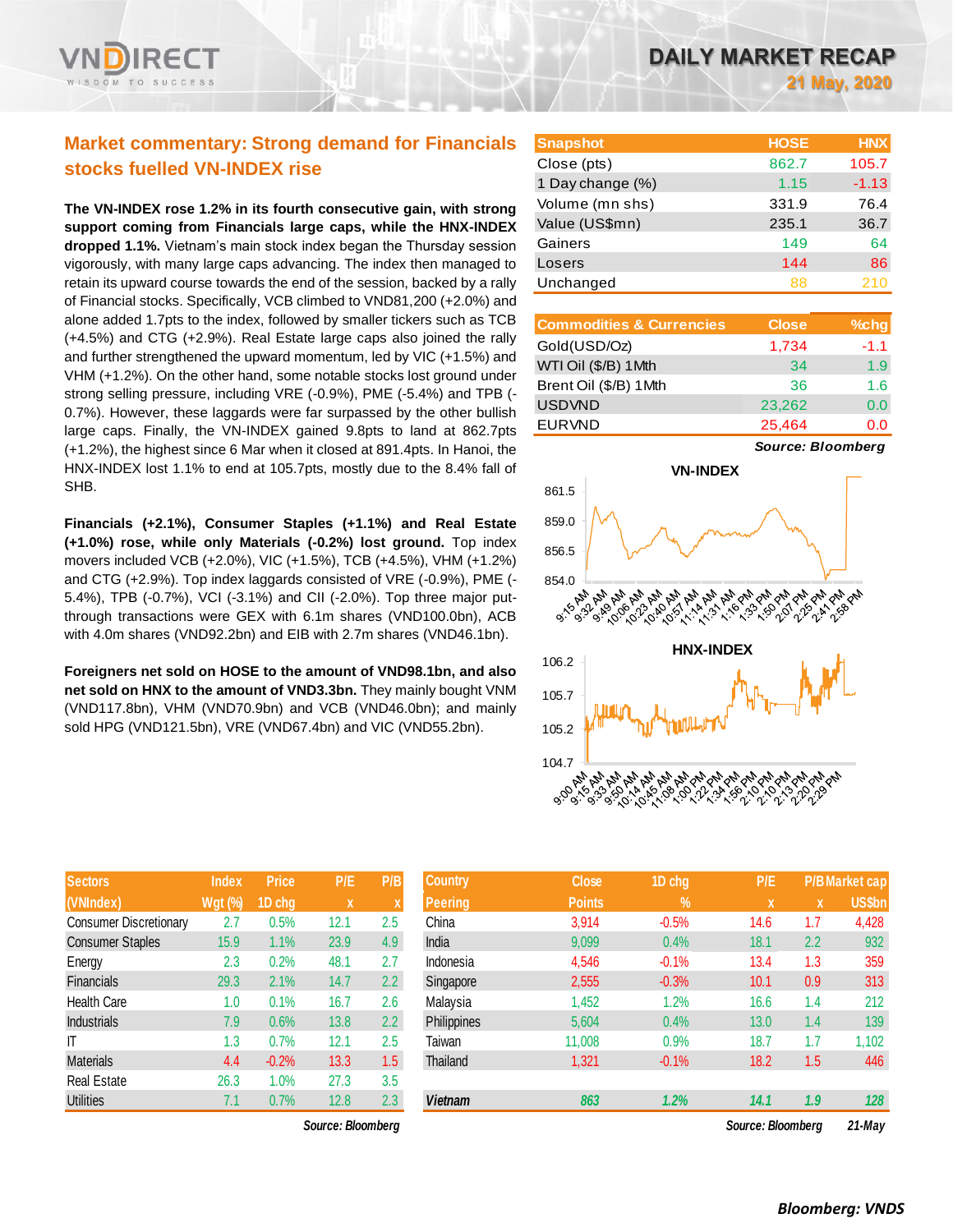

## **Market News**

**Oil heads for sixth daily advance after U.S. stockpile draws**. Oil was headed for its longest run of daily gains in 15 months after a drop in U.S. crude stockpiles added to signs that a market upended by coronavirus lockdowns and a producer price war is rebalancing. Futures in New York rose for a sixth day past US\$34 a barrel, the longest streak for the front-month contract since February 2019. American inventories fell for a second week and there was a record draw in stockpiles from the hub at Cushing, Oklahoma, Energy Information Administration data showed. The big drop at Cushing, the delivery point for West Texas Intermediate futures, shows the risks of a supply glut are easing. In another sign traders are more sanguine about the chance of storage space running out, the socalled WTI June/July cash roll traded at 30 cents on Wednesday, the first time it's been above zero since December, according to Bloomberg data. *(Bloomberg)*

**Vietnamese banks warned about capital shortage risk.** Overdue debts, which are increasing rapidly during Covid-19, will adversely affect business results and capital growth capability of many commercial banks in Vietnam. The rescheduling of the debt payment deadline and the unchanged classification of debt groups, as per the State Bank of Vietnam's (SBV) Circular 01, will lead to an increase of overdue debts in the Vietnamese banking system. At a conference between the Prime Minister and businesses on May 9, SBV Governor Le Minh Hung reported that as of May 8, 2020, commercial banks had rescheduled the debt payment deadlines for over 215,000 clients with total outstanding loans of VND130tr. During the same time, banks exempted and cut interest rates for 260,000 clients with total outstanding loans of VND1,080tr. From January 23 to now, banks provided preferential loans worth VND630tr to 182,000 clients. The lending interest rates are 0.5-2.5% lower than the interest rates applied before the epidemic outbreak. According to Fitch Ratings, the commercial banks in its rating system saw a 45% increase in overdue debts in the first quarter of the year in comparison with the end of 2019 (the growth rate was 3.8% only in Q1, the lowest since 2013). Prior to that, Fitch predicted that Vietnam's GDP would grow by 3.3% only in 2020, a low level compared with the 7.0% of 2019, before the economy recovers and bounces back to regain a 7.3% GDP growth rate in 2021. Nearly 5 million people, or about 10% of the population of working age, are believed to bear negative impact from the pandemic, which have led to job losses. This could decrease retail loans which make up to 40% of banks' total loans. Retail loans increased by twofold, from 23% in late 2014 to 40% late last year. The loans mostly are mortgage loans and loans to fund individuals' business secured by assets. If borrowers lose solvency, assets can be foreclosed for debt collection. However, the debt settlement process can be hindered by the legal framework which still needs improvement. Fitch thinks that if banks continue making provisions against risks for new loans which are at risk of becoming bad debts, they may face a capital shortage of up to US\$2.5bn, or 27% of stockholder equity at the end of 2019. *(Vietnamnet.vn)*

## **Coverage Universe Update**

#### **Techcombank (TCB) – Update – ADD (+24.5%)**

#### **1Q20: Solid performance, better asset quality**

**Robust topline accommodated surging expenses.** 1Q20 net interest income grew 22.8% yoy, backed by 23.8% yoy credit growth and a 15bp yoy rise in net interest margin (NIM). 1Q20 noninterest income rose 89.1% yoy, thanks to: 1) a 73.1% yoy increase in net fee income on a 38.7% yoy rise in payment fees and a 5.5x yoy rise in advisory fees; and 2) a 8.7x yoy jump in income from investment securities. Meanwhile,1Q20 operating expense increased 33% yoy as employees' average salary rose 18.8% yoy and expenses for consultant service increased 3.3x yoy (~VND153bn). Provision for bad debts jumped 4.6x yoy because TCB accelerated write-offs to lower bad debt ratio. Consequently, 1Q20 net profit rose only 17.9% yoy to VND2,456bn, forming 22.8% of our full-year forecast.

**Bad debt declined due to aggressive write-offs.** In 1Q20, TCB wrote off VND693bn bad debt, compared to VND127bn for the whole of FY19. Therefore, bad debt write-offs surged from 0.1% in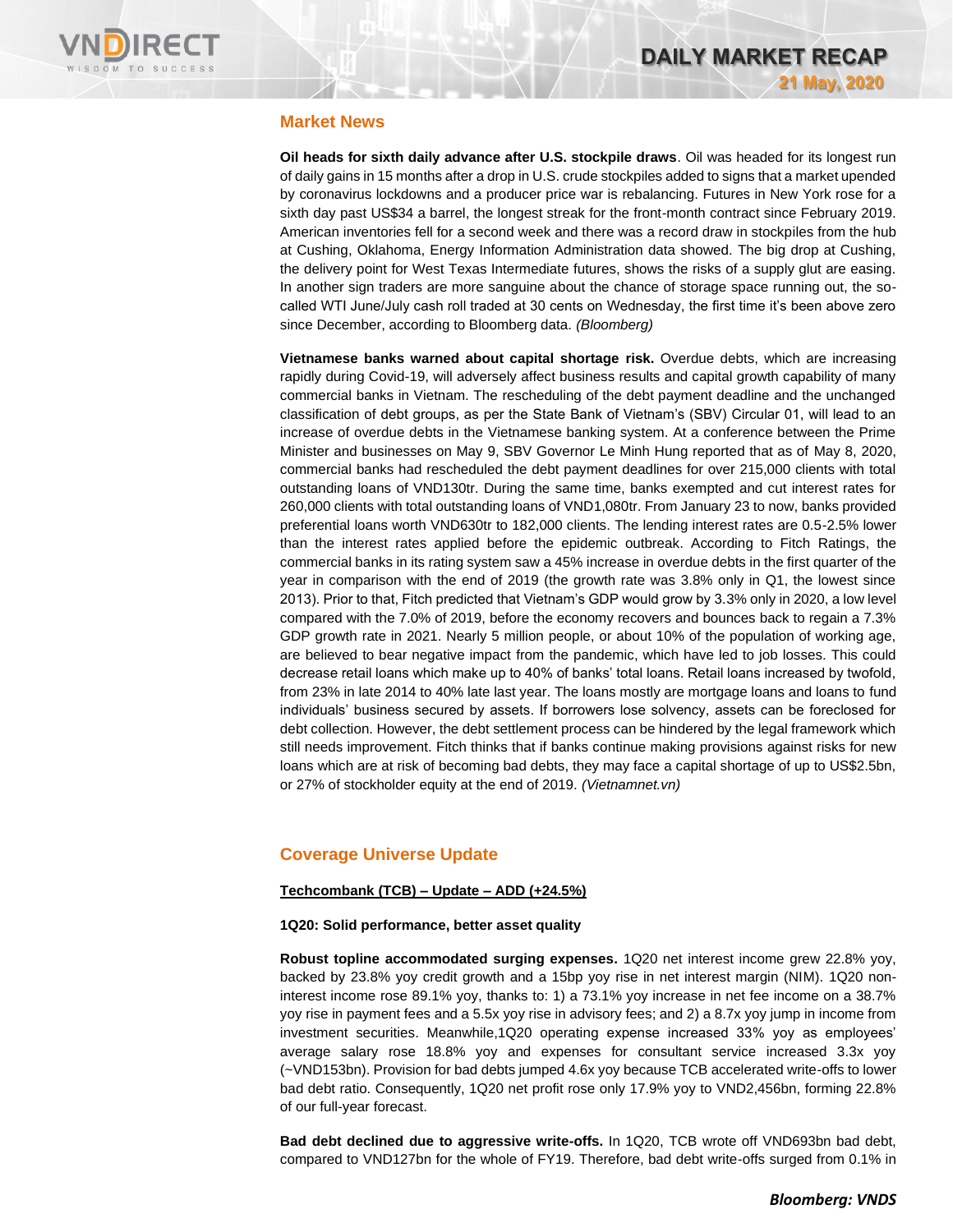

FY19 to 1.2% in 1Q20. As a result, non-performing loan (NPL) ratio fell from 1.3% at end-FY19 to 1.1% at end-1Q20, and loan-loss-reserves (LLR) improved from 94.8% at end-FY19 to 117.9% at end-1Q20, the highest level ever. Robust toplines allowed for more financial resources to tackle bad debt, while the speed of new bad debt formation has not risen.

**DAILY MARKET RECAP** 

**21 May, 2020**

**We lower FY20F credit growth and NIM due to impact of pandemic.** We lower TCB's credit growth forecast to 12.2% in FY20F from 14% previously, as the pandemic has halted real estate sales activities and weighed on housing demand. Meanwhile, mortgages are driving TCB's credit growth. FY20-21F NIM forecasts are lowered by 15-26bp vs. our previous projections as the bank is waiving/exempting interest payments and cutting lending rates to support customers. TCB's stimulus credit package, of which lending rates are reduced by a maximum of 2%, was set at VND30,000bn (11.1% of 1Q20 credit exposure). However, we expect its NIM to improve by 18bp yoy in FY21F on improving current account and saving account (CASA) ratio and pick-up in mortgage demand.

**Reiterate Add with a TP of VND27,400.** Our TP is based on equal weighting of residual income valuation (COE: 13.7%; LTG: 4.0%) and 1.2x FY20F P/BV. Re-rating catalyst is higher-thanexpected credit growth, while downside risk is higher-than-expected bad debt.

*Read the full report[: HERE](https://rfs.cgs-cimb.com/api/download?file=ECD7A76A-CEA9-4D75-9899-94461DEF1DCB)*

#### **Hoa Phat Group (HPG) – Update – ADD (+25.7%)**

#### **Aggressive FY20F growth targets**

**HPG aiming for at least 18.8% net profit growth in FY20F.** At an analyst meeting in Hanoi, HPG's management guided for FY20F revenue at VND85,000bn-95,000bn (+33.5-49.2% yoy) and net profit at VND9,000bn-10,000bn (+18.8-32.0% yoy); net profit guidance is in line with our forecast of VND9,132bn (+21.6% yoy). We note that HPG often beats its targets; it beat its net profit guidance by 17.8% on average during FY17-19.

**Management is positive on domestic steel market.** Despite a 15.4% yoy decline in construction steel sales volume in 1Q20, HPG's chairman Tran Dinh Long expects domestic steel demand to remain resilient in 2H20F thanks to imminent public investment expansion and a recovery in property market in late-20F. HPG guided for construction steel sales volume at about 3.6m tonnes (+29.7% yoy) for FY20F, in line with our previous forecast.

**HPG will pay cash dividend for the first time in four years.** FY19 dividend plan includes a cash dividend of VND500/share and stock dividend of 20%. The plan needs to be approved at the 2020 AGM (expected on 25 Jun 2020). From 2020F onwards, management said it would target to pay cash dividends of VND1,000- 1,500/share, after the completion of Dung Quat Steel Complex (DQSC).

**Changes to our forecast.** We raise our FY20/21F EPS by 7.2%/0.9% to reflect: (1) 55.6%/15.2% yoy growth in FY20F/21F total steel sales volume (vs. our previous forecasts of 23.2%/21.1% yoy growth); (2) a 3.1% decrease in average coking coal prices in 2020F vs. our previous forecast; and (3) lower FY20F corporate income tax due to DQSC's tax exempt status for four years from FY20F (vs. our previous forecast of four years from FY21F).

**Reiterate Add and raise target price by 10.4%.** We raise our TP to VND32,800 following our forecast increase. Our valuation is based on an equal weighting of: (1) a forward P/E of 8.0x on FY20F EPS; and (2) a DCF valuation over a 10-year projection period. Risks to our call include: (1) slower-than-expected steel demand growth; and (2) lower-than-expected HRC plant utilisation.

*Read the full report[: HERE](https://rfs.cgs-cimb.com/api/download?file=81F0D06B-F73E-4DF5-B560-11961B11B761)*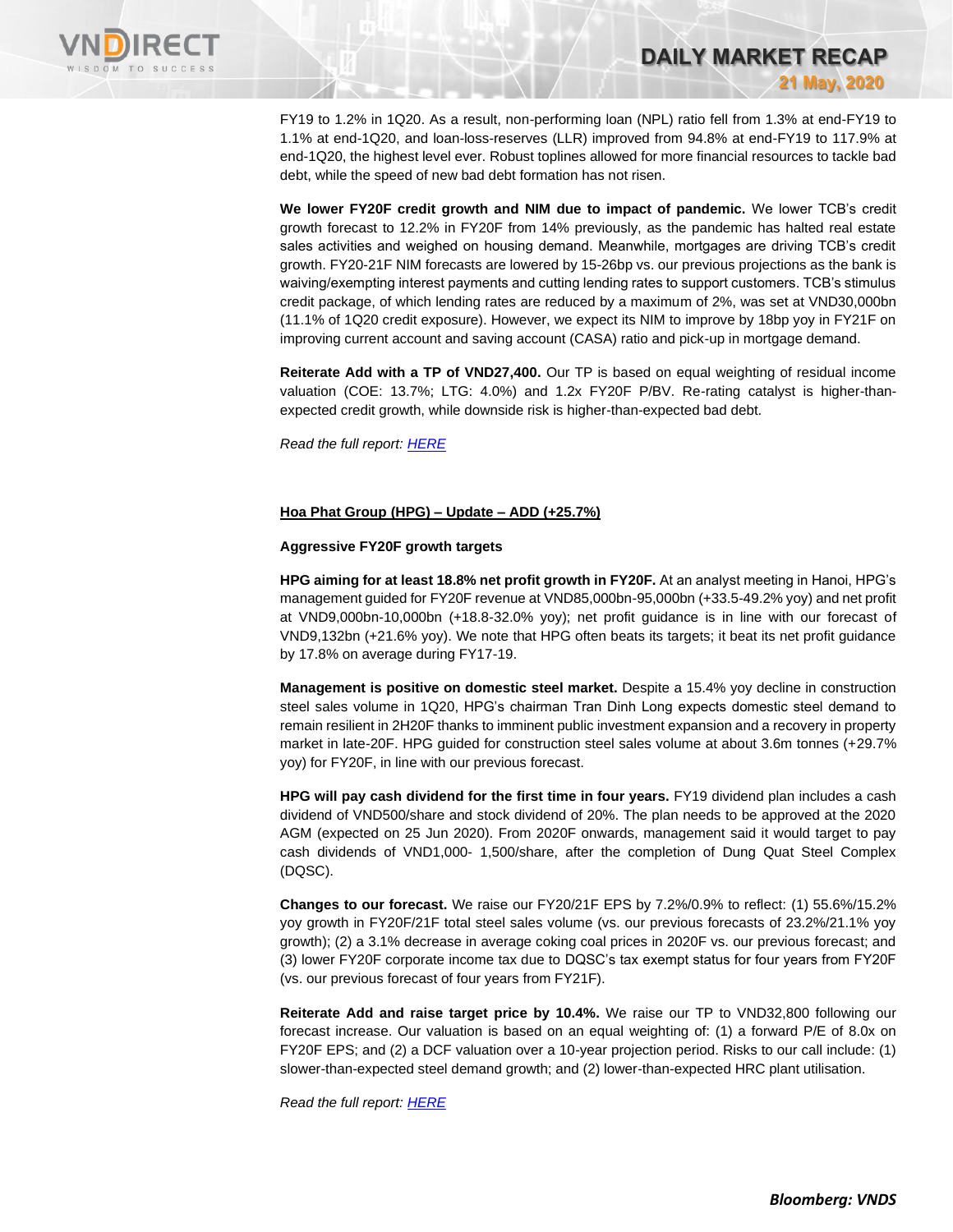

## **Notable Corporate Events**

**Phu Nhuan Jewelry JSC (PNJ VN HOSE) – 4M20 business results:** PNJ said it made a loss of VND89bn in Apr 2020 when revenue fell 47% yoy to VND501bn. The loss is its first to have been reported since the company published monthly results in Aug 2019. *(Ndh.vn)*

*<to be continued>*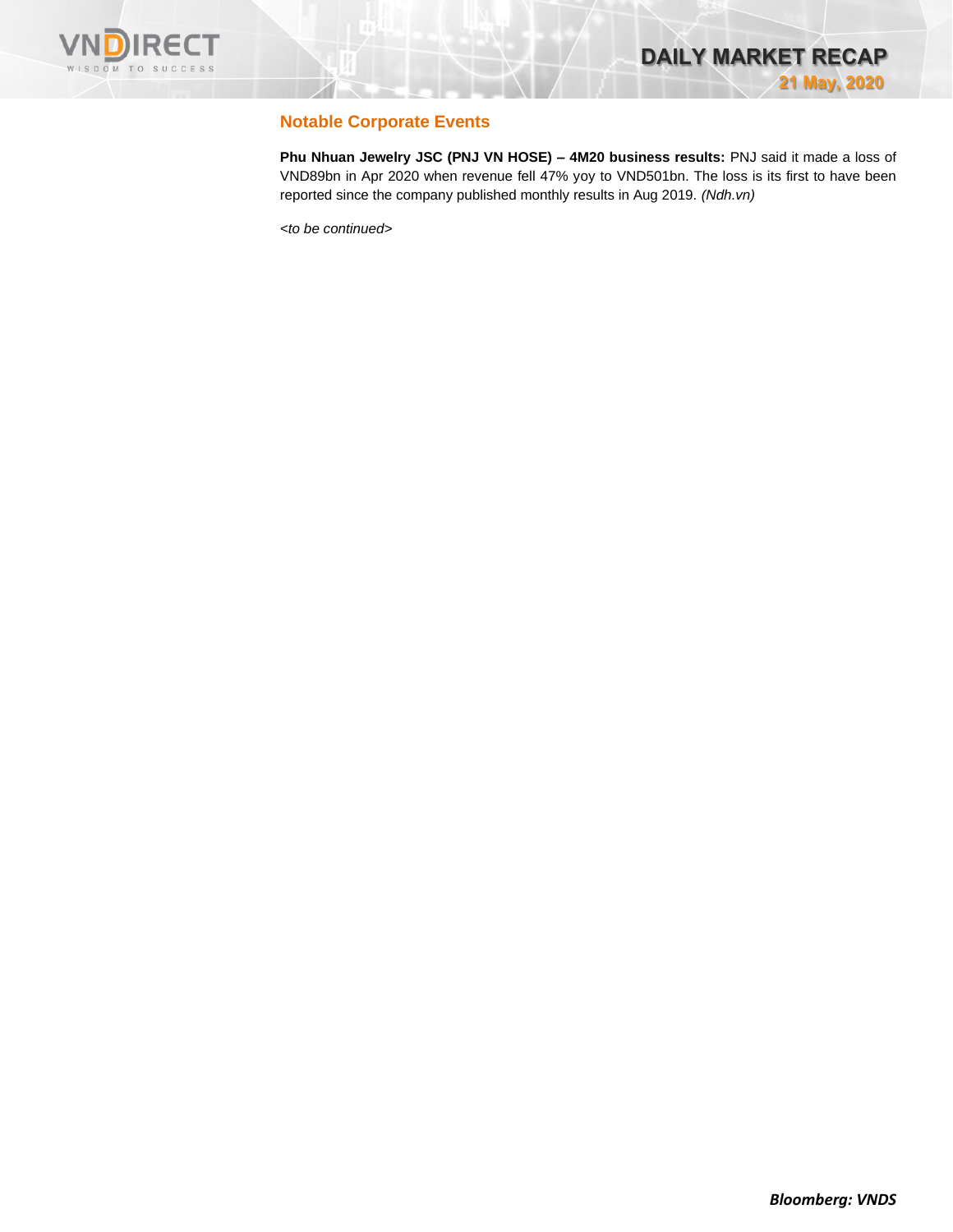#### VN **RECT** WISDOM TO SUCCESS

# **DAILY MARKET RECAP 21 May, 2020**

# **COVERAGE SUMMARY**

| <b>Ticker</b><br><b>Close price</b><br><b>Dividend yield</b><br><b>Upside</b><br><b>Recom-endation</b><br><b>Latest report</b><br>price<br><b>HOLD</b><br>PC1<br>16,800<br>17,200<br>0.0%<br>2.4%<br>Link<br><b>LPB</b><br>10,000<br>0.0%<br>ADD<br>Link<br>7,600<br>31.6%<br>NLG<br>ADD<br>Link<br>23,600<br>39,600<br>3.1%<br>70.9%<br><b>ACV</b><br><b>ADD</b><br>Link<br>0.0%<br>72.4%<br>60,900<br>105,000<br><b>DPM</b><br>ADD<br>15,800<br>9.5%<br>Link<br>14,100<br>21.6%<br>QNS<br>44,300<br>2.9%<br>85.2%<br>ADD<br>Link<br>24,300<br><b>LTG</b><br>64.1%<br>ADD<br>Link<br>17,800<br>27,300<br>10.7%<br>VCB<br>86,200<br>1.3%<br>7.4%<br><b>HOLD</b><br>Link<br>81,200<br>MBB<br>26,200<br>54.5%<br><b>ADD</b><br>Link<br>17,600<br>5.6%<br><b>VPB</b><br><b>REDUCE</b><br>21,200<br>0.0%<br>$-14.2%$<br>Link<br>24,700<br><b>TCM</b><br>28,200<br>75.9%<br>ADD<br>Link<br>16,350<br>3.4%<br><b>HPG</b><br>32,800<br>1.9%<br>25.7%<br>ADD<br>26,500<br><b>Link</b><br><b>PVT</b><br>ADD<br>Link<br>10,700<br>18,100<br>15.4%<br>84.6%<br><b>STK</b><br>22,400<br>8.9%<br>ADD<br>Link<br>17,150<br>39.5%<br>AAA<br>19.6%<br>ADD<br>12,550<br>25,300<br>121.1%<br><b>Link</b><br><b>PNJ</b><br><b>ADD</b><br>86,500<br>3.0%<br>38.2%<br>Link<br>64,000<br><b>KDH</b><br>2.7%<br>31.3%<br>ADD<br>Link<br>22,000<br>28,300<br><b>DCM</b><br>ADD<br>8,490<br>8,900<br>11.6%<br>16.5%<br>Link<br><b>VTP</b><br>126,500<br>111,000<br>1.9%<br>$-10.3%$<br><b>REDUCE</b><br>Link<br>$\mathbf{ACB}$<br>3.1%<br>22,400<br>28,500<br>ADD<br>30.3%<br><b>Link</b><br>GAS<br>75,000<br>61,800<br>4.3%<br>$-13.3%$<br><b>REDUCE</b><br>Link<br><b>PVS</b><br>16,500<br>7.6%<br>ADD<br>12,900<br>35.5%<br>$Link$<br><b>PVD</b><br>ADD<br>10,800<br>16,500<br>0.0%<br>Link<br>52.8%<br><b>MSH</b><br>51,600<br>11.7%<br>ADD<br>36,100<br>54.7%<br>Link<br><b>MWG</b><br>87,000<br>64.1%<br>ADD<br>Link<br>139,900<br>3.3%<br><b>POW</b><br>10,200<br>16,700<br>0.0%<br>63.7%<br>ADD<br>$Link$ |  | <b>Adjusted target</b> |  |  |
|------------------------------------------------------------------------------------------------------------------------------------------------------------------------------------------------------------------------------------------------------------------------------------------------------------------------------------------------------------------------------------------------------------------------------------------------------------------------------------------------------------------------------------------------------------------------------------------------------------------------------------------------------------------------------------------------------------------------------------------------------------------------------------------------------------------------------------------------------------------------------------------------------------------------------------------------------------------------------------------------------------------------------------------------------------------------------------------------------------------------------------------------------------------------------------------------------------------------------------------------------------------------------------------------------------------------------------------------------------------------------------------------------------------------------------------------------------------------------------------------------------------------------------------------------------------------------------------------------------------------------------------------------------------------------------------------------------------------------------------------------------------------------------------------------------------------------------------------------------------------------------------------------------------------------------------------------------------------------------------|--|------------------------|--|--|
|                                                                                                                                                                                                                                                                                                                                                                                                                                                                                                                                                                                                                                                                                                                                                                                                                                                                                                                                                                                                                                                                                                                                                                                                                                                                                                                                                                                                                                                                                                                                                                                                                                                                                                                                                                                                                                                                                                                                                                                          |  |                        |  |  |
|                                                                                                                                                                                                                                                                                                                                                                                                                                                                                                                                                                                                                                                                                                                                                                                                                                                                                                                                                                                                                                                                                                                                                                                                                                                                                                                                                                                                                                                                                                                                                                                                                                                                                                                                                                                                                                                                                                                                                                                          |  |                        |  |  |
|                                                                                                                                                                                                                                                                                                                                                                                                                                                                                                                                                                                                                                                                                                                                                                                                                                                                                                                                                                                                                                                                                                                                                                                                                                                                                                                                                                                                                                                                                                                                                                                                                                                                                                                                                                                                                                                                                                                                                                                          |  |                        |  |  |
|                                                                                                                                                                                                                                                                                                                                                                                                                                                                                                                                                                                                                                                                                                                                                                                                                                                                                                                                                                                                                                                                                                                                                                                                                                                                                                                                                                                                                                                                                                                                                                                                                                                                                                                                                                                                                                                                                                                                                                                          |  |                        |  |  |
|                                                                                                                                                                                                                                                                                                                                                                                                                                                                                                                                                                                                                                                                                                                                                                                                                                                                                                                                                                                                                                                                                                                                                                                                                                                                                                                                                                                                                                                                                                                                                                                                                                                                                                                                                                                                                                                                                                                                                                                          |  |                        |  |  |
|                                                                                                                                                                                                                                                                                                                                                                                                                                                                                                                                                                                                                                                                                                                                                                                                                                                                                                                                                                                                                                                                                                                                                                                                                                                                                                                                                                                                                                                                                                                                                                                                                                                                                                                                                                                                                                                                                                                                                                                          |  |                        |  |  |
|                                                                                                                                                                                                                                                                                                                                                                                                                                                                                                                                                                                                                                                                                                                                                                                                                                                                                                                                                                                                                                                                                                                                                                                                                                                                                                                                                                                                                                                                                                                                                                                                                                                                                                                                                                                                                                                                                                                                                                                          |  |                        |  |  |
|                                                                                                                                                                                                                                                                                                                                                                                                                                                                                                                                                                                                                                                                                                                                                                                                                                                                                                                                                                                                                                                                                                                                                                                                                                                                                                                                                                                                                                                                                                                                                                                                                                                                                                                                                                                                                                                                                                                                                                                          |  |                        |  |  |
|                                                                                                                                                                                                                                                                                                                                                                                                                                                                                                                                                                                                                                                                                                                                                                                                                                                                                                                                                                                                                                                                                                                                                                                                                                                                                                                                                                                                                                                                                                                                                                                                                                                                                                                                                                                                                                                                                                                                                                                          |  |                        |  |  |
|                                                                                                                                                                                                                                                                                                                                                                                                                                                                                                                                                                                                                                                                                                                                                                                                                                                                                                                                                                                                                                                                                                                                                                                                                                                                                                                                                                                                                                                                                                                                                                                                                                                                                                                                                                                                                                                                                                                                                                                          |  |                        |  |  |
|                                                                                                                                                                                                                                                                                                                                                                                                                                                                                                                                                                                                                                                                                                                                                                                                                                                                                                                                                                                                                                                                                                                                                                                                                                                                                                                                                                                                                                                                                                                                                                                                                                                                                                                                                                                                                                                                                                                                                                                          |  |                        |  |  |
|                                                                                                                                                                                                                                                                                                                                                                                                                                                                                                                                                                                                                                                                                                                                                                                                                                                                                                                                                                                                                                                                                                                                                                                                                                                                                                                                                                                                                                                                                                                                                                                                                                                                                                                                                                                                                                                                                                                                                                                          |  |                        |  |  |
|                                                                                                                                                                                                                                                                                                                                                                                                                                                                                                                                                                                                                                                                                                                                                                                                                                                                                                                                                                                                                                                                                                                                                                                                                                                                                                                                                                                                                                                                                                                                                                                                                                                                                                                                                                                                                                                                                                                                                                                          |  |                        |  |  |
|                                                                                                                                                                                                                                                                                                                                                                                                                                                                                                                                                                                                                                                                                                                                                                                                                                                                                                                                                                                                                                                                                                                                                                                                                                                                                                                                                                                                                                                                                                                                                                                                                                                                                                                                                                                                                                                                                                                                                                                          |  |                        |  |  |
|                                                                                                                                                                                                                                                                                                                                                                                                                                                                                                                                                                                                                                                                                                                                                                                                                                                                                                                                                                                                                                                                                                                                                                                                                                                                                                                                                                                                                                                                                                                                                                                                                                                                                                                                                                                                                                                                                                                                                                                          |  |                        |  |  |
|                                                                                                                                                                                                                                                                                                                                                                                                                                                                                                                                                                                                                                                                                                                                                                                                                                                                                                                                                                                                                                                                                                                                                                                                                                                                                                                                                                                                                                                                                                                                                                                                                                                                                                                                                                                                                                                                                                                                                                                          |  |                        |  |  |
|                                                                                                                                                                                                                                                                                                                                                                                                                                                                                                                                                                                                                                                                                                                                                                                                                                                                                                                                                                                                                                                                                                                                                                                                                                                                                                                                                                                                                                                                                                                                                                                                                                                                                                                                                                                                                                                                                                                                                                                          |  |                        |  |  |
|                                                                                                                                                                                                                                                                                                                                                                                                                                                                                                                                                                                                                                                                                                                                                                                                                                                                                                                                                                                                                                                                                                                                                                                                                                                                                                                                                                                                                                                                                                                                                                                                                                                                                                                                                                                                                                                                                                                                                                                          |  |                        |  |  |
|                                                                                                                                                                                                                                                                                                                                                                                                                                                                                                                                                                                                                                                                                                                                                                                                                                                                                                                                                                                                                                                                                                                                                                                                                                                                                                                                                                                                                                                                                                                                                                                                                                                                                                                                                                                                                                                                                                                                                                                          |  |                        |  |  |
|                                                                                                                                                                                                                                                                                                                                                                                                                                                                                                                                                                                                                                                                                                                                                                                                                                                                                                                                                                                                                                                                                                                                                                                                                                                                                                                                                                                                                                                                                                                                                                                                                                                                                                                                                                                                                                                                                                                                                                                          |  |                        |  |  |
|                                                                                                                                                                                                                                                                                                                                                                                                                                                                                                                                                                                                                                                                                                                                                                                                                                                                                                                                                                                                                                                                                                                                                                                                                                                                                                                                                                                                                                                                                                                                                                                                                                                                                                                                                                                                                                                                                                                                                                                          |  |                        |  |  |
|                                                                                                                                                                                                                                                                                                                                                                                                                                                                                                                                                                                                                                                                                                                                                                                                                                                                                                                                                                                                                                                                                                                                                                                                                                                                                                                                                                                                                                                                                                                                                                                                                                                                                                                                                                                                                                                                                                                                                                                          |  |                        |  |  |
|                                                                                                                                                                                                                                                                                                                                                                                                                                                                                                                                                                                                                                                                                                                                                                                                                                                                                                                                                                                                                                                                                                                                                                                                                                                                                                                                                                                                                                                                                                                                                                                                                                                                                                                                                                                                                                                                                                                                                                                          |  |                        |  |  |
|                                                                                                                                                                                                                                                                                                                                                                                                                                                                                                                                                                                                                                                                                                                                                                                                                                                                                                                                                                                                                                                                                                                                                                                                                                                                                                                                                                                                                                                                                                                                                                                                                                                                                                                                                                                                                                                                                                                                                                                          |  |                        |  |  |
|                                                                                                                                                                                                                                                                                                                                                                                                                                                                                                                                                                                                                                                                                                                                                                                                                                                                                                                                                                                                                                                                                                                                                                                                                                                                                                                                                                                                                                                                                                                                                                                                                                                                                                                                                                                                                                                                                                                                                                                          |  |                        |  |  |
|                                                                                                                                                                                                                                                                                                                                                                                                                                                                                                                                                                                                                                                                                                                                                                                                                                                                                                                                                                                                                                                                                                                                                                                                                                                                                                                                                                                                                                                                                                                                                                                                                                                                                                                                                                                                                                                                                                                                                                                          |  |                        |  |  |
|                                                                                                                                                                                                                                                                                                                                                                                                                                                                                                                                                                                                                                                                                                                                                                                                                                                                                                                                                                                                                                                                                                                                                                                                                                                                                                                                                                                                                                                                                                                                                                                                                                                                                                                                                                                                                                                                                                                                                                                          |  |                        |  |  |
|                                                                                                                                                                                                                                                                                                                                                                                                                                                                                                                                                                                                                                                                                                                                                                                                                                                                                                                                                                                                                                                                                                                                                                                                                                                                                                                                                                                                                                                                                                                                                                                                                                                                                                                                                                                                                                                                                                                                                                                          |  |                        |  |  |
|                                                                                                                                                                                                                                                                                                                                                                                                                                                                                                                                                                                                                                                                                                                                                                                                                                                                                                                                                                                                                                                                                                                                                                                                                                                                                                                                                                                                                                                                                                                                                                                                                                                                                                                                                                                                                                                                                                                                                                                          |  |                        |  |  |
|                                                                                                                                                                                                                                                                                                                                                                                                                                                                                                                                                                                                                                                                                                                                                                                                                                                                                                                                                                                                                                                                                                                                                                                                                                                                                                                                                                                                                                                                                                                                                                                                                                                                                                                                                                                                                                                                                                                                                                                          |  |                        |  |  |
|                                                                                                                                                                                                                                                                                                                                                                                                                                                                                                                                                                                                                                                                                                                                                                                                                                                                                                                                                                                                                                                                                                                                                                                                                                                                                                                                                                                                                                                                                                                                                                                                                                                                                                                                                                                                                                                                                                                                                                                          |  |                        |  |  |
|                                                                                                                                                                                                                                                                                                                                                                                                                                                                                                                                                                                                                                                                                                                                                                                                                                                                                                                                                                                                                                                                                                                                                                                                                                                                                                                                                                                                                                                                                                                                                                                                                                                                                                                                                                                                                                                                                                                                                                                          |  |                        |  |  |
|                                                                                                                                                                                                                                                                                                                                                                                                                                                                                                                                                                                                                                                                                                                                                                                                                                                                                                                                                                                                                                                                                                                                                                                                                                                                                                                                                                                                                                                                                                                                                                                                                                                                                                                                                                                                                                                                                                                                                                                          |  |                        |  |  |
|                                                                                                                                                                                                                                                                                                                                                                                                                                                                                                                                                                                                                                                                                                                                                                                                                                                                                                                                                                                                                                                                                                                                                                                                                                                                                                                                                                                                                                                                                                                                                                                                                                                                                                                                                                                                                                                                                                                                                                                          |  |                        |  |  |
|                                                                                                                                                                                                                                                                                                                                                                                                                                                                                                                                                                                                                                                                                                                                                                                                                                                                                                                                                                                                                                                                                                                                                                                                                                                                                                                                                                                                                                                                                                                                                                                                                                                                                                                                                                                                                                                                                                                                                                                          |  |                        |  |  |
|                                                                                                                                                                                                                                                                                                                                                                                                                                                                                                                                                                                                                                                                                                                                                                                                                                                                                                                                                                                                                                                                                                                                                                                                                                                                                                                                                                                                                                                                                                                                                                                                                                                                                                                                                                                                                                                                                                                                                                                          |  |                        |  |  |
|                                                                                                                                                                                                                                                                                                                                                                                                                                                                                                                                                                                                                                                                                                                                                                                                                                                                                                                                                                                                                                                                                                                                                                                                                                                                                                                                                                                                                                                                                                                                                                                                                                                                                                                                                                                                                                                                                                                                                                                          |  |                        |  |  |
|                                                                                                                                                                                                                                                                                                                                                                                                                                                                                                                                                                                                                                                                                                                                                                                                                                                                                                                                                                                                                                                                                                                                                                                                                                                                                                                                                                                                                                                                                                                                                                                                                                                                                                                                                                                                                                                                                                                                                                                          |  |                        |  |  |
|                                                                                                                                                                                                                                                                                                                                                                                                                                                                                                                                                                                                                                                                                                                                                                                                                                                                                                                                                                                                                                                                                                                                                                                                                                                                                                                                                                                                                                                                                                                                                                                                                                                                                                                                                                                                                                                                                                                                                                                          |  |                        |  |  |
|                                                                                                                                                                                                                                                                                                                                                                                                                                                                                                                                                                                                                                                                                                                                                                                                                                                                                                                                                                                                                                                                                                                                                                                                                                                                                                                                                                                                                                                                                                                                                                                                                                                                                                                                                                                                                                                                                                                                                                                          |  |                        |  |  |
|                                                                                                                                                                                                                                                                                                                                                                                                                                                                                                                                                                                                                                                                                                                                                                                                                                                                                                                                                                                                                                                                                                                                                                                                                                                                                                                                                                                                                                                                                                                                                                                                                                                                                                                                                                                                                                                                                                                                                                                          |  |                        |  |  |
|                                                                                                                                                                                                                                                                                                                                                                                                                                                                                                                                                                                                                                                                                                                                                                                                                                                                                                                                                                                                                                                                                                                                                                                                                                                                                                                                                                                                                                                                                                                                                                                                                                                                                                                                                                                                                                                                                                                                                                                          |  |                        |  |  |
|                                                                                                                                                                                                                                                                                                                                                                                                                                                                                                                                                                                                                                                                                                                                                                                                                                                                                                                                                                                                                                                                                                                                                                                                                                                                                                                                                                                                                                                                                                                                                                                                                                                                                                                                                                                                                                                                                                                                                                                          |  |                        |  |  |
|                                                                                                                                                                                                                                                                                                                                                                                                                                                                                                                                                                                                                                                                                                                                                                                                                                                                                                                                                                                                                                                                                                                                                                                                                                                                                                                                                                                                                                                                                                                                                                                                                                                                                                                                                                                                                                                                                                                                                                                          |  |                        |  |  |
|                                                                                                                                                                                                                                                                                                                                                                                                                                                                                                                                                                                                                                                                                                                                                                                                                                                                                                                                                                                                                                                                                                                                                                                                                                                                                                                                                                                                                                                                                                                                                                                                                                                                                                                                                                                                                                                                                                                                                                                          |  |                        |  |  |
|                                                                                                                                                                                                                                                                                                                                                                                                                                                                                                                                                                                                                                                                                                                                                                                                                                                                                                                                                                                                                                                                                                                                                                                                                                                                                                                                                                                                                                                                                                                                                                                                                                                                                                                                                                                                                                                                                                                                                                                          |  |                        |  |  |
|                                                                                                                                                                                                                                                                                                                                                                                                                                                                                                                                                                                                                                                                                                                                                                                                                                                                                                                                                                                                                                                                                                                                                                                                                                                                                                                                                                                                                                                                                                                                                                                                                                                                                                                                                                                                                                                                                                                                                                                          |  |                        |  |  |
|                                                                                                                                                                                                                                                                                                                                                                                                                                                                                                                                                                                                                                                                                                                                                                                                                                                                                                                                                                                                                                                                                                                                                                                                                                                                                                                                                                                                                                                                                                                                                                                                                                                                                                                                                                                                                                                                                                                                                                                          |  |                        |  |  |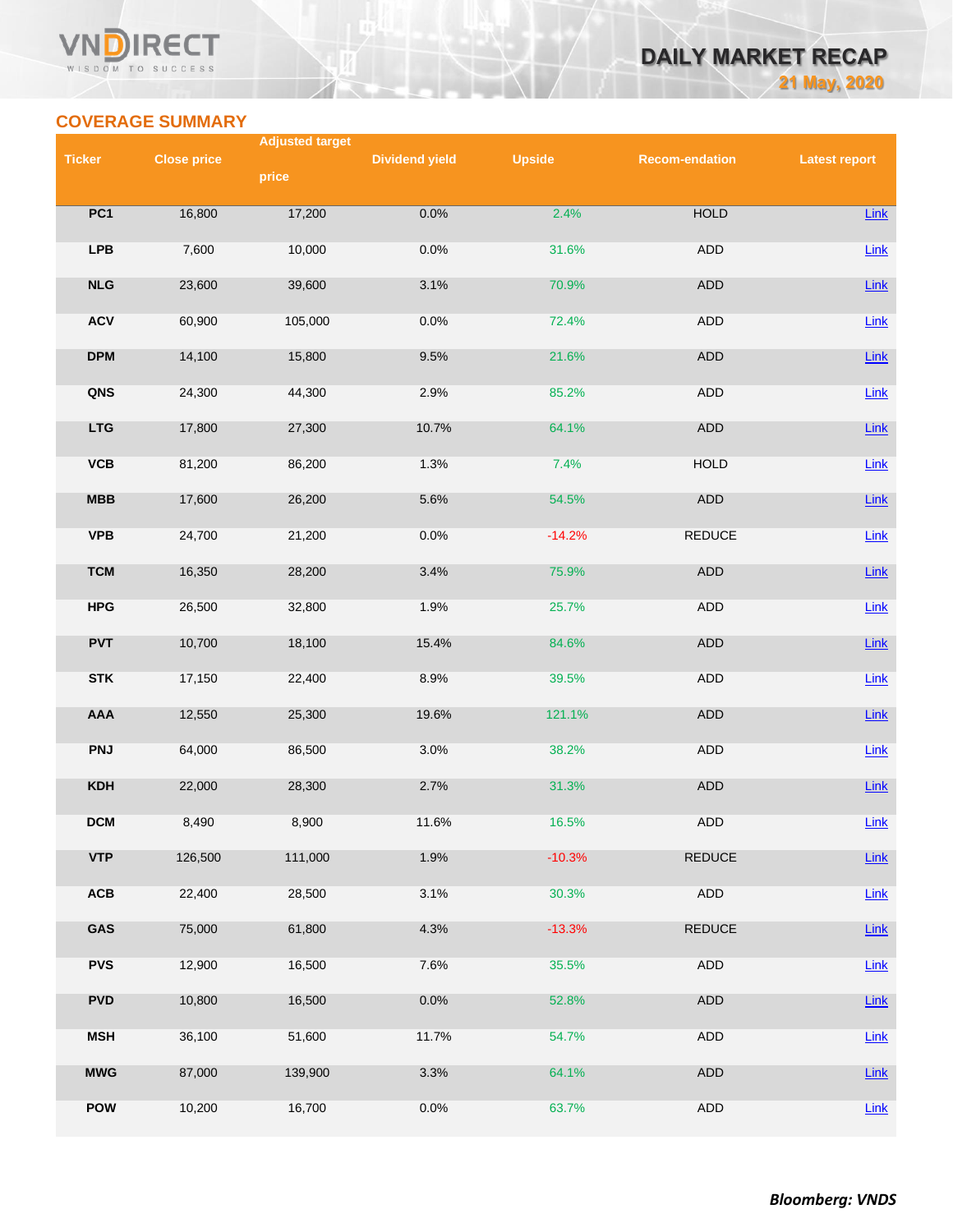

# **DAILY MARKET RECAP**

**21 May, 2020**

|               |                    | <b>Adjusted target</b> |                       |               |                       |                      |
|---------------|--------------------|------------------------|-----------------------|---------------|-----------------------|----------------------|
| <b>Ticker</b> | <b>Close price</b> |                        | <b>Dividend yield</b> | <b>Upside</b> | <b>Recom-endation</b> | <b>Latest report</b> |
|               |                    | price                  |                       |               |                       |                      |
|               |                    |                        |                       |               |                       |                      |
| <b>TCB</b>    | 22,000             | 27,400                 | 0.0%                  | 24.5%         | <b>ADD</b>            | Link                 |
|               |                    |                        |                       |               |                       |                      |
| <b>PPC</b>    |                    |                        |                       |               |                       |                      |
|               | 24,350             | 27,879                 | 11.7%                 | 26.2%         | <b>ADD</b>            | Link                 |
|               |                    |                        |                       |               |                       |                      |
| <b>VIB</b>    | 15,400             | 21,200                 | 3.9%                  | 41.5%         | <b>ADD</b>            | $Link$               |
|               |                    |                        |                       |               |                       |                      |
| <b>KBC</b>    | 13,000             | 17,500                 | 0.0%                  | 34.6%         | ADD                   | Link                 |
|               |                    |                        |                       |               |                       |                      |
| <b>VNM</b>    | 115,000            | 131,000                | 5.5%                  | 19.4%         | <b>ADD</b>            | Link                 |
|               |                    |                        |                       |               |                       |                      |
| <b>VHM</b>    | 78,000             | 104,300                | 1.5%                  | 35.2%         | <b>ADD</b>            | Link                 |
|               |                    |                        |                       |               |                       |                      |
| <b>VJC</b>    | 115,000            | 142,200                | 2.7%                  | 26.4%         | <b>ADD</b>            | $Link$               |
|               |                    |                        |                       |               |                       |                      |
| <b>VHC</b>    | 33,700             | 39,700                 | 3.7%                  | 21.5%         | <b>ADD</b>            | Link                 |
|               |                    |                        |                       |               |                       |                      |
|               |                    |                        |                       |               |                       |                      |
| <b>VRE</b>    | 26,300             | 42,600                 | 0.0%                  | 62.0%         | <b>ADD</b>            | $Link$               |
|               |                    |                        |                       |               |                       |                      |
| <b>GMD</b>    | 19,400             | 29,500                 | 0.0%                  | 52.1%         | <b>ADD</b>            | $Link$               |
|               |                    |                        |                       |               |                       |                      |
| <b>DBC</b>    | 34,400             | 35,500                 | 1.8%                  | 5.0%          | <b>HOLD</b>           | $Link$               |
|               |                    |                        |                       |               |                       |                      |
| <b>FPT</b>    | 49,300             | 64,348                 | 4.7%                  | 35.2%         | ADD                   | Link                 |
|               |                    |                        |                       |               |                       |                      |
| <b>MML</b>    | 51,300             | 73,700                 | 0.0%                  | 43.7%         | <b>ADD</b>            | $Link$               |
|               |                    |                        |                       |               |                       |                      |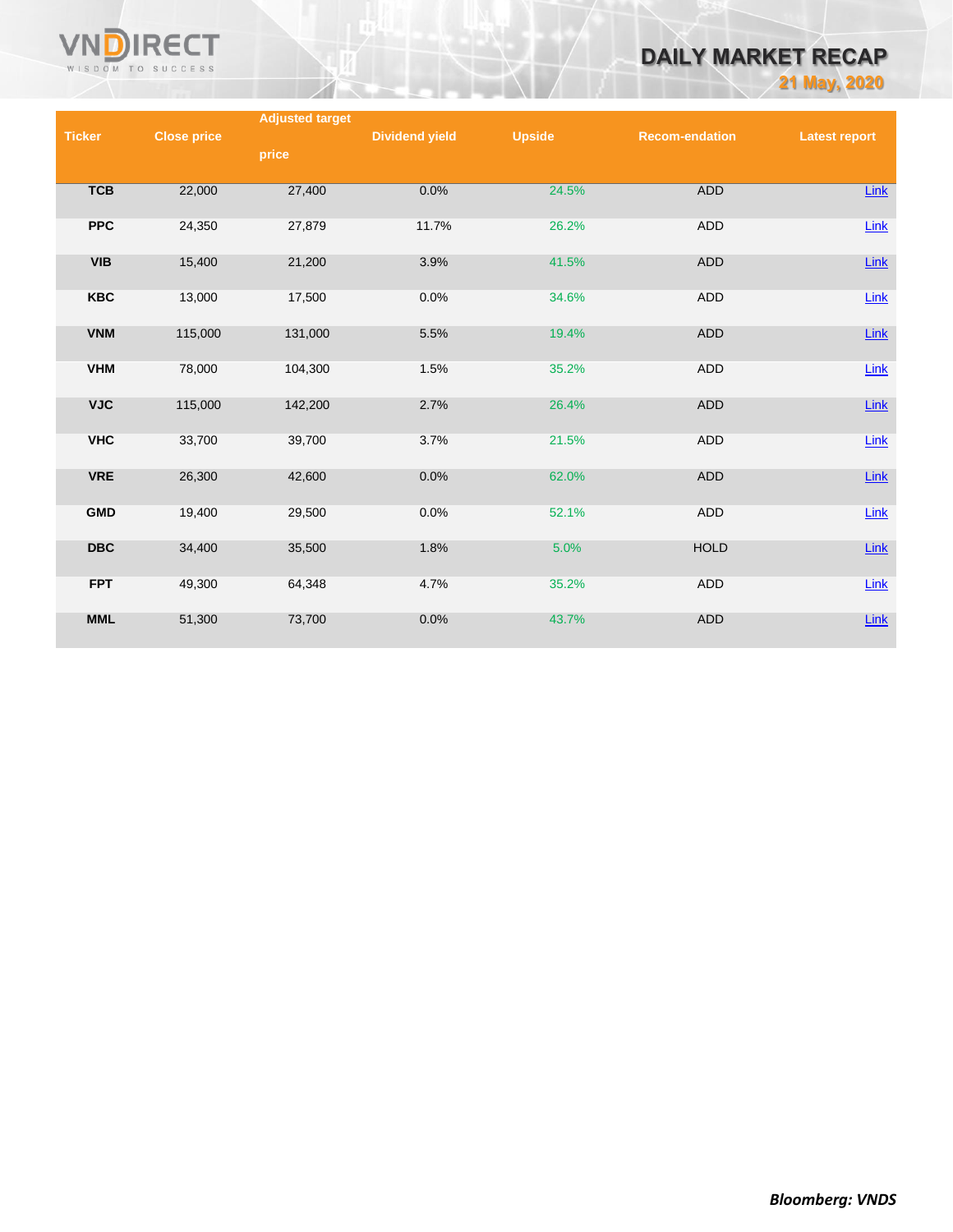## **MARKET MOVEMENTS**

WISDOM TO SUCCESS

**RECT** 

VND

| <b>HOSE</b>        |              |       |      |        |              |  |  |  |  |  |
|--------------------|--------------|-------|------|--------|--------------|--|--|--|--|--|
| <b>Top gainers</b> |              |       |      |        | <b>VND</b>   |  |  |  |  |  |
| <b>Ticker</b>      | Last         | Cha   | %chq | Vol.   | <b>Index</b> |  |  |  |  |  |
|                    | <b>Price</b> |       |      |        | impact       |  |  |  |  |  |
| <b>TEG</b>         | 4,750        | 310   | 6.98 | 38,100 | 0.003        |  |  |  |  |  |
| <b>ACL</b>         | 24,600       | 1,600 | 6.96 | 35,780 | 0.010        |  |  |  |  |  |
| L10                | 13,900       | 900   | 6.92 | 100    | 0.003        |  |  |  |  |  |
| <b>LGC</b>         | 43,300       | 2,800 | 6.91 | 1,630  | 0.154        |  |  |  |  |  |
| <b>TCO</b>         | 9,130        | 590   | 6.91 | 90     | 0.003        |  |  |  |  |  |

| <b>Top losers</b> |              |          |         |         | <b>VND</b>   |
|-------------------|--------------|----------|---------|---------|--------------|
| <b>Ticker</b>     | Last         | Cha      | %chq    | Vol.    | <b>Index</b> |
|                   | <b>Price</b> |          |         |         | impact       |
| <b>DTL</b>        | 12,800       | $-950$   | $-6.91$ | 1.910   | $-0.017$     |
| <b>VSI</b>        | 23,650       | $-1,750$ | $-6.89$ | 12,200  | $-0.007$     |
| <b>KPF</b>        | 19,750       | $-1,450$ | $-6.84$ | 130     | $-0.007$     |
| <b>SMA</b>        | 19,100       | $-1,400$ | $-6.83$ | 2,180   | $-0.008$     |
| <b>HCD</b>        | 3.010        | $-220$   | $-6.81$ | 961,650 | $-0.002$     |

| <b>VND</b><br><b>Top index movers</b> |              |             |      |          |              |  |  |  |  |
|---------------------------------------|--------------|-------------|------|----------|--------------|--|--|--|--|
| <b>Ticker</b>                         | Last         | Cha<br>%chq |      | Vol.     | <b>Index</b> |  |  |  |  |
|                                       | <b>Price</b> |             |      |          | impact       |  |  |  |  |
| <b>VCB</b>                            | 81,200       | 1,600       | 2.01 | 1.43MLN  | 1.696        |  |  |  |  |
| <b>VIC</b>                            | 98,000       | 1,400       | 1.45 | 674.380  | 1.354        |  |  |  |  |
| <b>TCB</b>                            | 22,000       | 950         | 4.51 | 3.54MLN  | 0.950        |  |  |  |  |
| <b>VHM</b>                            | 78,000       | 900         | 1.17 | 2.27MLN  | 0.862        |  |  |  |  |
| <b>CTG</b>                            | 22,950       | 650         | 2.91 | 10.62MLN | 0.692        |  |  |  |  |

|               | <b>VND</b><br><b>Top index laggers</b> |          |         |         |              |  |  |  |  |  |  |
|---------------|----------------------------------------|----------|---------|---------|--------------|--|--|--|--|--|--|
| <b>Ticker</b> | Last                                   | Cha      | %chq    | Vol.    | <b>Index</b> |  |  |  |  |  |  |
|               | <b>Price</b>                           |          |         |         | impact       |  |  |  |  |  |  |
| <b>VRE</b>    | 26,300                                 | $-250$   | $-0.94$ | 5.05MLN | $-0.166$     |  |  |  |  |  |  |
| <b>PME</b>    | 58,200                                 | $-3,300$ | $-5.37$ | 69.980  | $-0.071$     |  |  |  |  |  |  |
| <b>TPB</b>    | 21,800                                 | $-150$   | $-0.68$ | 161.530 | $-0.037$     |  |  |  |  |  |  |
| <b>VCI</b>    | 23,300                                 | $-750$   | $-3.12$ | 1.13MLN | $-0.035$     |  |  |  |  |  |  |
| CII           | 20,100                                 | $-400$   | -1.95   | 1.35MLN | $-0.032$     |  |  |  |  |  |  |

|               | <b>Top liquidity</b><br><b>VND</b> |       |         |                 |                 | Top liquidity |                      |          |         |                 | <b>VND</b>      |
|---------------|------------------------------------|-------|---------|-----------------|-----------------|---------------|----------------------|----------|---------|-----------------|-----------------|
| <b>Ticker</b> | Last<br><b>Price</b>               | Chg   | $%$ chq | Val.<br>(VNDbn) | Index<br>impact | Ticker        | Last<br><b>Price</b> | Chg      | %chg    | Val.<br>(VNDbn) | Index<br>impact |
| <b>HPG</b>    | 26.500                             | 50    | 0.19    | 295             | 0.039           | <b>SHB</b>    | 12.000               | $-1,100$ | $-8.40$ | 312             | $-1.475$        |
| <b>CTG</b>    | 22,950                             | 650   | 2.91    | 242             | 0.692           | <b>ACB</b>    | 22,400               | 200      | 0.90    | 104             | 0.323           |
| <b>DBC</b>    | 34.400                             | 2,100 | 6.50    | 227             | 0.063           | <b>PVS</b>    | 12,900               | 0        | 0.00    | 64              | 0.000           |
| <b>VNM</b>    | 115,000                            | 1,000 | 0.88    | 181             | 0.498           | <b>NVB</b>    | 8,000                | 0        | 0.00    | 27              | 0.000           |
| VHM           | 78,000                             | 900   | 1.17    | 176             | 0.862           | <b>VCS</b>    | 65,600               | 100      | 0.15    | 25              | 0.003           |

|                           |              | <b>HOSE</b> |         |        |                    |                 |              | <b>HNX</b> |       |            |              |
|---------------------------|--------------|-------------|---------|--------|--------------------|-----------------|--------------|------------|-------|------------|--------------|
| <b>VND</b><br>Top gainers |              |             |         |        | <b>Top gainers</b> |                 |              |            |       | <b>VND</b> |              |
| Ticker                    | Last         | Chg         | $%$ chg | Vol.   | <b>Index</b>       | Ticker          | Last         | Chg        | %chg  | Vol.       | <b>Index</b> |
|                           | <b>Price</b> |             |         |        | impact             |                 | <b>Price</b> |            |       |            | impact       |
| TEG                       | 4,750        | 310         | 6.98    | 38,100 | 0.003              | <b>ACM</b>      | 600          | 100        | 20.00 | 303,400    | 0.005        |
| <b>ACL</b>                | 24,600       | 1,600       | 6.96    | 35,780 | 0.010              | <b>API</b>      | 9,900        | 900        | 10.00 | 100        | 0.012        |
| L10                       | 13,900       | 900         | 6.92    | 100    | 0.003              | DP <sub>3</sub> | 82,400       | 7,400      | 9.87  | 63,300     | 0.029        |
| LGC                       | 43,300       | 2,800       | 6.91    | 1,630  | 0.154              | <b>TVC</b>      | 31,500       | 2,800      | 9.76  | 457,000    | 0.092        |
| тсо                       | 9,130        | 590         | 6.91    | 90     | 0.003              | CMC             | 6,800        | 600        | 9.68  | 5,600      | 0.001        |
|                           |              |             |         |        |                    |                 |              |            |       |            |              |

| <b>Top losers</b> |                      |          |         |         | <b>VND</b>             | <b>Top losers</b> |                      |          |          |        | <b>VND</b>             |
|-------------------|----------------------|----------|---------|---------|------------------------|-------------------|----------------------|----------|----------|--------|------------------------|
| Ticker            | Last<br><b>Price</b> | Chg      | $%$ chg | Vol.    | <b>Index</b><br>impact | Ticker            | Last<br><b>Price</b> | Chg      | $%$ chg  | Vol.   | <b>Index</b><br>impact |
| DTL               | 12.800               | $-950$   | $-6.91$ | 1.910   | $-0.017$               | <b>NHP</b>        | 300                  | $-100$   | $-25.00$ | 77.400 | $-0.002$               |
| <b>VSI</b>        | 23,650               | $-1.750$ | $-6.89$ | 12,200  | $-0.007$               | <b>HEV</b>        | 15,300               | $-1.700$ | $-10.00$ | 300    | $-0.001$               |
| <b>KPF</b>        | 19.750               | $-1.450$ | $-6.84$ | 130     | $-0.007$               | VTV               | 6,300                | $-700$   | $-10.00$ | 2.500  | $-0.008$               |
| <b>SMA</b>        | 19.100               | $-1.400$ | $-6.83$ | 2,180   | $-0.008$               | <b>SGD</b>        | 9,100                | $-1.000$ | $-9.90$  | 100    | $-0.001$               |
| HCD               | 3,010                | $-220$   | $-6.81$ | 961.650 | $-0.002$               | APP               | 4,600                | $-500$   | $-9.80$  | 700    | $-0.001$               |

| <b>Top index movers</b> |                      |       |      |          | <b>VND</b>             | <b>Top index movers</b> |                      |       |         |         |                        |
|-------------------------|----------------------|-------|------|----------|------------------------|-------------------------|----------------------|-------|---------|---------|------------------------|
| Ticker                  | Last<br><b>Price</b> | Chg   | %chq | Vol.     | <b>Index</b><br>impact | Ticker                  | Last<br><b>Price</b> | Chg   | $%$ chg | Vol.    | <b>Index</b><br>impact |
| VCB                     | 81.200               | 1.600 | 2.01 | 1.43MLN  | 1.696                  | <b>ACB</b>              | 22,400               | 200   | 0.90    | 4.62MLN | 0.323                  |
| <b>VIC</b>              | 98,000               | 1.400 | 1.45 | 674.380  | 1.354                  | <b>TVC</b>              | 31,500               | 2,800 | 9.76    | 457.000 | 0.092                  |
| TCB                     | 22,000               | 950   | 4.51 | 3.54MLN  | 0.950                  | DP <sub>3</sub>         | 82,400               | 7,400 | 9.87    | 63.300  | 0.029                  |
| <b>VHM</b>              | 78,000               | 900   | 1.17 | 2.27MLN  | 0.862                  | <b>CEO</b>              | 7,700                | 200   | 2.67    | 2.72MLN | 0.029                  |
| CTG                     | 22,950               | 650   | 2.91 | 10.62MLN | 0.692                  | VNR                     | 19,000               | 800   | 4.40    | 300     | 0.016                  |

| <b>Top index laggers</b> |              |          |         |         | <b>VND</b>   | <b>Top index laggers</b> |              |          |         |                |              |
|--------------------------|--------------|----------|---------|---------|--------------|--------------------------|--------------|----------|---------|----------------|--------------|
| Ticker                   | Last         | Chg      | $%$ chg | Vol.    | <b>Index</b> | Ticker                   | Last         | Chg      | $%$ chg | Vol.           | <b>Index</b> |
|                          | <b>Price</b> |          |         |         | impact       |                          | <b>Price</b> |          |         |                | impact       |
| VRE                      | 26.300       | $-250$   | $-0.94$ | 5.05MLN | $-0.166$     | <b>SHB</b>               | 12.000       | $-1.100$ |         | -8.40 26.27MLN | $-1.475$     |
| <b>PME</b>               | 58,200       | $-3.300$ | $-5.37$ | 69.980  | $-0.071$     | <b>PGS</b>               | 15,000       | $-1.300$ | $-7.98$ | 25,600         | $-0.043$     |
| TPB                      | 21.800       | $-150$   | $-0.68$ | 161.530 | $-0.037$     | <b>DNP</b>               | 17,000       | -400     | $-2.30$ | 20,600         | $-0.020$     |
| <b>VCI</b>               | 23,300       | $-750$   | $-3.12$ | 1.13MLN | $-0.035$     | <b>VIX</b>               | 4,900        | $-200$   | $-3.92$ | 45.500         | $-0.019$     |
| СII                      | 20.100       | $-400$   | $-1.95$ | 1.35MLN | $-0.032$     | ОСН                      | 7,200        | $-200$   | $-2.70$ | 500            | $-0.018$     |

| <b>Top liquidity</b> |                      |       |         |                 | <b>VND</b>             | <b>Top liquidity</b> |                      |          |         |                   | <b>VND</b>             |
|----------------------|----------------------|-------|---------|-----------------|------------------------|----------------------|----------------------|----------|---------|-------------------|------------------------|
| Ticker               | Last<br><b>Price</b> | Chg   | $%$ chg | Val.<br>(VNDbn) | <b>Index</b><br>impact | Ticker               | Last<br><b>Price</b> | Chg      | $%$ chg | Val.<br>(VNDbn)   | <b>Index</b><br>impact |
| HPG                  | 26.500               | 50    | 0.19    | 295             | 0.039                  | <b>SHB</b>           | 12,000               | $-1,100$ | $-8.40$ | 312               | $-1.475$               |
| <b>CTG</b>           | 22,950               | 650   | 2.91    | 242             | 0.692                  | <b>ACB</b>           | 22,400               | 200      | 0.90    | 104               | 0.323                  |
| <b>DBC</b>           | 34,400               | 2,100 | 6.50    | 227             | 0.063                  | <b>PVS</b>           | 12,900               | 0        | 0.00    | 64                | 0.000                  |
| <b>VNM</b>           | 115,000              | 1,000 | 0.88    | 181             | 0.498                  | <b>NVB</b>           | 8,000                | 0        | 0.00    | 27                | 0.000                  |
| VHM                  | 78,000               | 900   | 1.17    | 176             | 0.862                  | <b>VCS</b>           | 65,600               | 100      | 0.15    | 25                | 0.003                  |
|                      |                      |       |         |                 |                        |                      |                      |          |         | Source: Bloomberg |                        |

*Source: Bloomberg*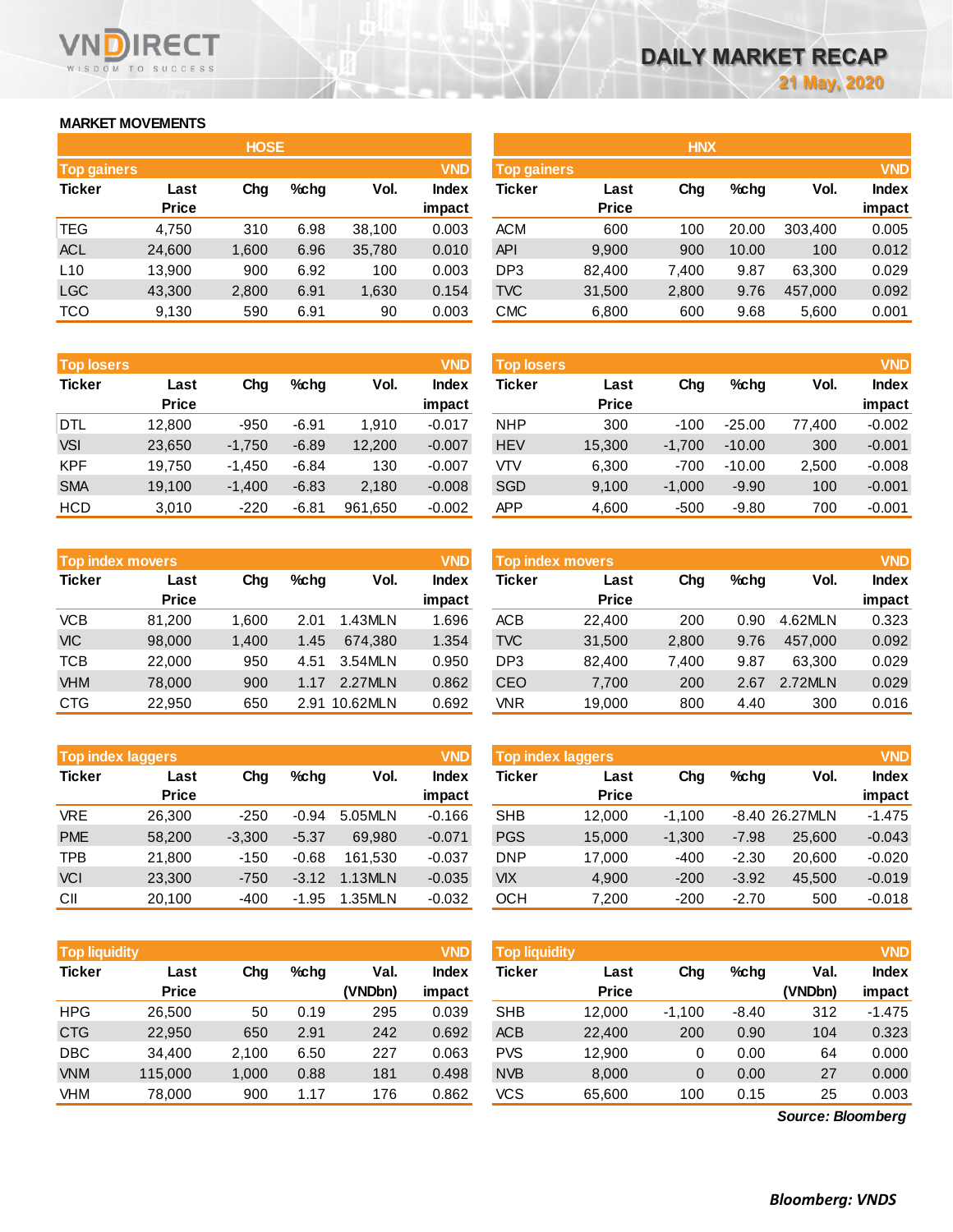

## **FOREIGN ACTIVITIES**

| Volume (Mn'shs)       | <b>HOSE</b> | <b>HNX</b> | <b>Value (VND'bn)</b> | <b>HOSE</b> | <b>HNX</b> |
|-----------------------|-------------|------------|-----------------------|-------------|------------|
| <b>BUY</b>            | 12.7        | 0.3        | <b>BUY</b>            | 505.0       | 1.6        |
| % of market           | $4.0\%$     | $0.4\%$    | % of market           | 9.5%        | 0.2%       |
| <b>SELL</b>           | 20.7        | 0.5        | <b>SELL</b>           | 603.2       | 4.9        |
| % of market           | 6.5%        | 0.6%       | % of market           | 11.3%       | 0.6%       |
| <b>NET BUY (SELL)</b> | (8.0)       | (0.2)      | <b>NET BUY (SELL)</b> | (98.1)      | (3.3)      |

*Source: HSX, HNX*





#### **YTD ACCUMULATION**

| <b>Volume (MIn'shs)</b> | <b>HOSE</b> | <b>HNX</b> | <b>Value (VND'bn)</b> | <b>HOSE</b> | <b>HNX</b>                    |
|-------------------------|-------------|------------|-----------------------|-------------|-------------------------------|
| <b>BUY</b>              | 1,603.9     | 48.0       | <b>BUY</b>            | 58,288.5    | 529.0                         |
| % of market             | 7.1%        | 1.0%       | % of market           | 14.6%       | 0.3%                          |
| <b>SELL</b>             | 2,415.8     | 234.9      | <b>SELL</b>           | 74,253.3    | 2,265.4                       |
| % of market             | 10.7%       | 5.0%       | % of market           | 18.6%       | 1.3%                          |
| <b>NET BUY (SELL)</b>   | (811.9)     | (186.8)    | <b>NET BUY (SELL)</b> | (15, 965)   | (1,736.5)<br>Source: HSX, HNX |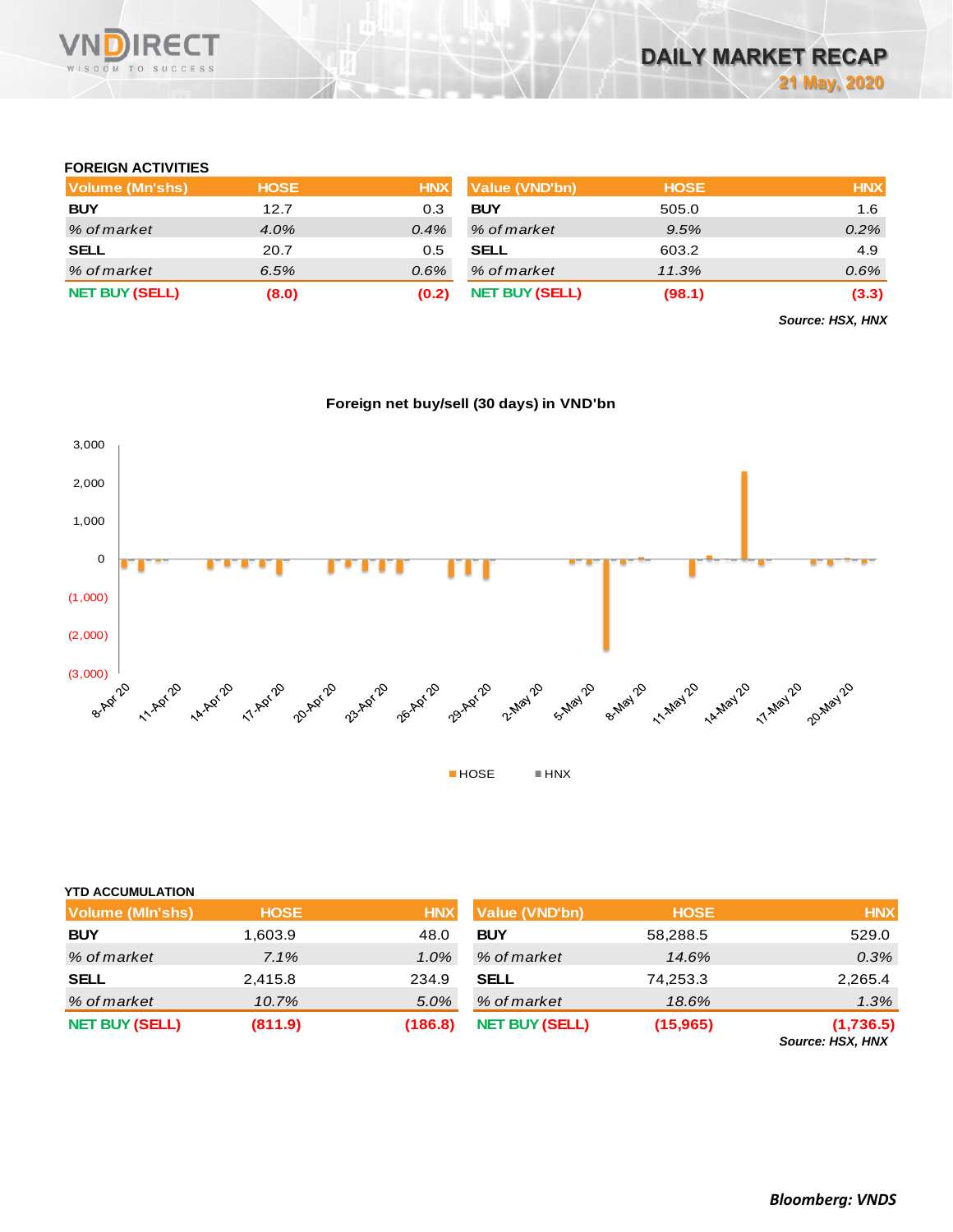### **FOREIGN ACTIVITIES**

WISDOM TO SUCCESS

**RECT** 

VND

|               |                               | <b>HOSE</b> |         |       |                 | <b>HNX</b>                    |                      |               |         |       |                 |
|---------------|-------------------------------|-------------|---------|-------|-----------------|-------------------------------|----------------------|---------------|---------|-------|-----------------|
|               | Top buy by foreigners (value) |             |         |       | VND'bn          | Top buy by foreigners (value) |                      | <b>VND'bn</b> |         |       |                 |
| <b>Ticker</b> | Last<br><b>Price</b>          | Chg         | %chg    | Value | Index<br>impact | <b>Ticker</b>                 | Last<br><b>Price</b> | Chg           | %chg    | Value | Index<br>impact |
| VNM           | 115,000                       | 1,000       | 0.88    | 117.8 | 0.498           | <b>PVI</b>                    | 31,000               | 0             | 0.00    | 0.3   | 0.000           |
| <b>VHM</b>    | 78,000                        | 900         | 1.17    | 70.9  | 0.862           | DP <sub>3</sub>               | 82,400               | 7,400         | 9.87    | 0.3   | 0.000           |
| <b>VCB</b>    | 81,200                        | 1,600       | 2.01    | 46.0  | 1.696           | <b>SHB</b>                    | 12,000               | $-1,100$      | $-8.40$ | 0.2   | 0.000           |
| <b>HPG</b>    | 26,500                        | 50          | 0.19    | 43.9  | 0.039           | <b>PVX</b>                    | 800                  | 0             | 0.00    | 0.2   | 0.000           |
| <b>VRE</b>    | 26,300                        | $-250$      | $-0.94$ | 40.1  | $-0.166$        | <b>VCS</b>                    | 65,600               | 100           | 0.15    | 0.1   | 0.000           |

|               | Top sell by foreigners (value) |        |         |       | <b>VND'bn</b>   | Top sell by foreigners (value), |                      |          |         |       | <b>VND'bn</b>   |
|---------------|--------------------------------|--------|---------|-------|-----------------|---------------------------------|----------------------|----------|---------|-------|-----------------|
| <b>Ticker</b> | Last<br><b>Price</b>           | Chg    | %chg    | Value | Index<br>impact | Ticker                          | Last<br><b>Price</b> | Chg      | %chg    | Value | Index<br>impact |
| <b>HPG</b>    | 26,500                         | 50     | 0.19    | 121.5 | 0.039           | <b>SHB</b>                      | 12,000               | $-1.100$ | $-8.40$ | 2.3   | 0.000           |
| <b>VRE</b>    | 26,300                         | $-250$ | $-0.94$ | 67.4  | $-0.166$        | <b>BVS</b>                      | 8,900                | $-100$   | $-1.11$ | 0.8   | 0.000           |
| <b>VIC</b>    | 98,000                         | 400, 1 | 1.45    | 55.2  | 1.354           | <b>SHS</b>                      | 8,700                | $-100$   | $-1.14$ | 0.5   | 0.000           |
| <b>VHM</b>    | 78,000                         | 900    | 1.17    | 53.2  | 0.862           | <b>PVS</b>                      | 12,900               | 0        | 0.00    | 0.4   | 0.000           |
| VNM           | 115.000                        | 1,000  | 0.88    | 51.6  | 0.498           | <b>PGS</b>                      | 15,000               | $-1.300$ | $-7.98$ | 0.2   | 0.000           |

|                 | Top net buy by foreigners (value) |        |         |       |                 | Top net buy by foreigners (value) |                      |       |      |       | <b>VND'bn</b>          |
|-----------------|-----------------------------------|--------|---------|-------|-----------------|-----------------------------------|----------------------|-------|------|-------|------------------------|
| <b>Ticker</b>   | Last<br><b>Price</b>              | Chg    | %chg    | Value | Index<br>impact | Ticker                            | Last<br><b>Price</b> | Chg   | %chg | Value | <b>Index</b><br>impact |
| <b>VNM</b>      | 115,000                           | 1.000  | 0.88    | 66.3  | 0.498           | PVI                               | 31,000               | 0     | 0.00 | 0.3   | 0.000                  |
| <b>FUEVFVND</b> | 12,200                            | $-150$ | $-1.21$ | 34.6  | 0.000           | DP <sub>3</sub>                   | 82,400               | 7.400 | 9.87 | 0.3   | 0.000                  |
| <b>VCB</b>      | 81,200                            | 1,600  | 2.01    | 25.4  | 1.696           | <b>PVX</b>                        | 800                  | 0     | 0.00 | 0.2   | 0.000                  |
| <b>CTG</b>      | 22,950                            | 650    | 2.91    | 24.7  | 0.692           | VC7                               | 6,400                | 400   | 6.67 | 0.1   | 0.000                  |
| <b>VHM</b>      | 78.000                            | 900    | 1.17    | 17.7  | 0.862           | VCS                               | 65,600               | 100   | 0.15 | 0.1   | 0.000                  |

|               | Top net sell by foreigners (value), |        |         |         |                 | <b>VND'bn</b><br>Top net sell by foreigners (value) |                      |          |         |         | <b>VND'bn</b>          |
|---------------|-------------------------------------|--------|---------|---------|-----------------|-----------------------------------------------------|----------------------|----------|---------|---------|------------------------|
| <b>Ticker</b> | Last<br><b>Price</b>                | Chg    | %chg    | Value   | Index<br>impact | Ticker                                              | Last<br><b>Price</b> | Chg      | %chg    | Value   | <b>Index</b><br>impact |
|               |                                     |        |         |         |                 |                                                     |                      |          |         |         |                        |
| <b>HPG</b>    | 26,500                              | 50     | 0.19    | $-77.7$ | 0.039           | <b>SHB</b>                                          | 12,000               | $-1.100$ | $-8.40$ | $-2.16$ | 0.000                  |
| <b>DBC</b>    | 34.400                              | 2,100  | 6.50    | $-27.5$ | 0.063           | <b>BVS</b>                                          | 8,900                | $-100$   | $-1.11$ | $-0.69$ | 0.000                  |
| <b>VRE</b>    | 26,300                              | $-250$ | $-0.94$ | $-27.3$ | $-0.166$        | <b>SHS</b>                                          | 8,700                | $-100$   | $-1.14$ | $-0.46$ | 0.000                  |
| <b>VIC</b>    | 98,000                              | 1,400  | 1.45    | $-24.0$ | 1.354           | <b>PVS</b>                                          | 12,900               | 0        | 0.00    | $-0.39$ | 0.000                  |
| <b>HSG</b>    | 9,270                               | $-260$ | $-2.73$ | $-19.9$ | $-0.031$        | <b>PGS</b>                                          | 15,000               | $-1,300$ | $-7.98$ | $-0.21$ | 0.000                  |

*21-May-20*

*Source: Bloomberg, HOSE, HNX*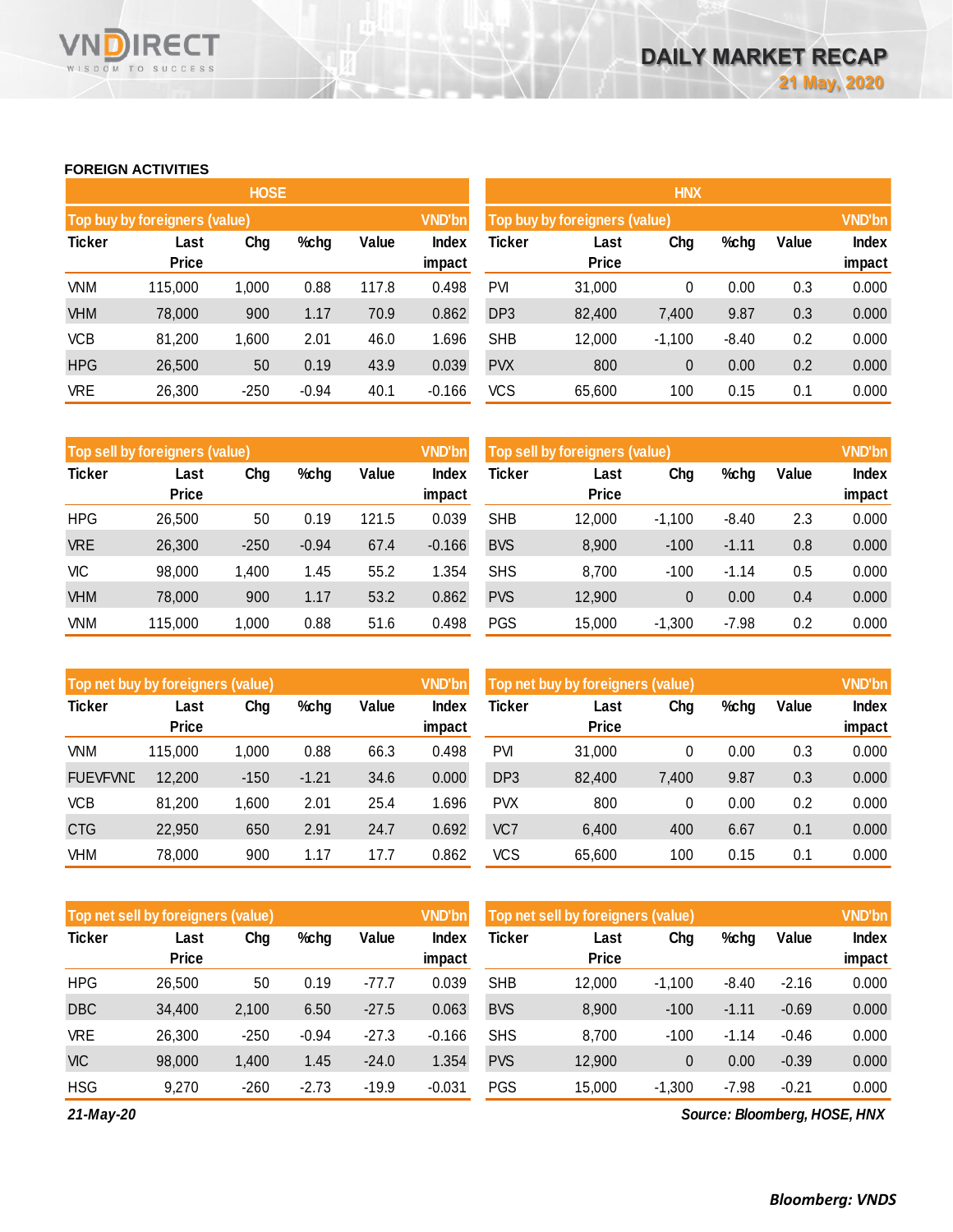## **TOP 60 MARKET CAP STOCKS SNAPSHOT ON HOSE**

**RECT** 

WISDOM TO SUCCESS

**VN** 

| No. Ticker             | <b>Price</b>     |                | Price change (%) |                   |                | Mkt. Cap Outs. Vol. Float ratio |              |             | Avail. Fil Ave. daily vol. | P/E            | P/B          | <b>ROE</b>    | <b>ROA</b> |
|------------------------|------------------|----------------|------------------|-------------------|----------------|---------------------------------|--------------|-------------|----------------------------|----------------|--------------|---------------|------------|
|                        | <b>VND</b>       | 1M             | <b>3M</b>        | 6M                | <b>US\$mln</b> | <b>MIn'shs</b>                  | $\%$         |             | $% (30 days-shs)$          | $\pmb{\times}$ | $\pmb{\chi}$ | $\frac{9}{6}$ | %          |
| 1 VIC VM               | 98,000           | 5.4            | $-10.8$          | $-15.0$           | 14,250         | 3,382                           | 23.2         | 22.7        | 894,076                    | 46.8           | 4.1          | 10.6          | 1.9        |
| 2 VCB VM               | 81,200           | 13.6           | $-8.8$           | $-7.2$            | 12,946         | 3,709                           | 25.2         | 6.3         | 1,580,210                  | 16.7           | 3.5          | 22.8          | 1.6        |
| 3 VHM VM               | 78,000           | 14.7           | $-9.4$           | $-18.2$           | 11,030         | 3,290                           | 29.1         | 35.3        | 1,828,805                  | 10.0           | 4.1          | 47.9          | 15.7       |
| 4 VNM VM               | 115,000          | 18.8           | 6.0              | $-5.7$            | 8,609          | 1,741                           | 81.8         | 41.4        | 1,638,246                  | 21.1           | 6.7          | 32.5          | 25.0       |
| 5 BID VM               | 39,700           | 14.4           | $-19.8$          | $-3.6$            | 6,864          | 4,022                           | 19.0         | 12.3        | 1,372,981                  | 18.5           | 2.1          | 12.0          | 0.6        |
| 6 GAS VM               | 75,000           | 16.3           | $-12.2$          | $-28.0$           | 6,171          | 1,914                           | 4.2          | 45.7        | 932,504                    | 12.9           | 2.8          | 23.6          | 17.6       |
| 7 SAB VM               | 176,000          | 3.5            | $-2.5$           | $-27.0$           | 4,852          | 641                             | 10.4         | 36.6        | 112,846                    | 26.2           | 6.5          | 27.2          | 19.2       |
| 8 CTG VM               | 22,950           | 22.1           | $-11.2$          | 7.7               | 3,673          | 3,723                           | 35.5         | 0.4         | 6,477,280                  | 9.1            | 1.1          | 12.6          | 0.8        |
| 9 TCB VM<br>10 MSN VM  | 22,000<br>63,800 | 30.6<br>12.7   | $-4.8$<br>20.4   | $-6.4$<br>$-10.8$ | 3,310<br>3,206 | 3,500<br>1,169                  | 79.6<br>25.8 | 0.0<br>9.6  | 2,456,953<br>1,460,295     | 7.4<br>16.1    | 1.2<br>1.8   | 17.7<br>12.7  | 2.9<br>5.4 |
| 11 HPG VM              | 26,500           | 31.2           | 12.5             | 20.5              | 3,145          | 2,761                           | 50.7         | 12.2        | 8,892,989                  | 9.6            | 1.5          | 17.4          | 8.3        |
| 12 VJC VM              | 115,000          | 0.0            | $-10.6$          | $-19.8$           | 2,590          | 524                             | 46.2         | 11.4        | 378,979                    | 16.2           | 4.0          | 26.3          | 8.7        |
| 13 VPB VM              | 24,700           | 26.3           | $-14.2$          | 23.5              | 2,588          | 2,438                           | 73.4         | 0.0         | 5,504,916                  | 6.6            | 1.4          | 22.7          | 2.6        |
| 14 VREVM               | 26,300           | 7.8            | $-14.3$          | $-24.9$           | 2,569          | 2,272                           | 39.7         | 18.1        | 3,520,059                  | 21.5           | 2.2          | 10.3          | 7.7        |
| 15 PLX VM              | 47,000           | 15.1           | $-11.0$          | $-21.3$           | 2,406          | 1,191                           | 8.9          | 6.7         | 1,380,072                  | 54.1           | 3.0          | 5.7           | 2.0        |
| 16 NVL VM              | 53,500           | 1.9            | $-0.9$           | $-6.1$            | 2,230          | 970                             | 23.0         | 32.4        | 917,682                    | 14.9           | 2.3          | 16.3          | 4.3        |
| 17 GVR VM              | 12,800           | 28.5           | <b>N/A</b>       | <b>N/A</b>        | 2,201          | 4,000                           | 100.0        | 12.4        | 1,298,603                  | 15.6           | 1.1          | 7.1           | 4.2        |
| 18 MBB VM              | 17,600           | 12.5           | $-17.0$          | $-21.4$           | 1,824          | 2,411                           | 74.6         | 0.0         | 6,979,891                  | 5.2            | 1.0          | 20.1          | 1.9        |
| 19 MWG VM              | 87,000           | 9.6            | $-21.3$          | $-23.3$           | 1,694          | 453                             | 90.0         | 0.0         | 1,646,757                  | 9.9            | 2.9          | 33.6          | 11.7       |
| 20 HVN VM              | 27,300           | 0.4            | 1.5              | $-21.6$           | 1,664          | 1,418                           | 3.9          | 20.6        | 1,505,777                  | 16.5           | 2.1          | 12.9          | 3.0        |
| 21 FPT VM              | 49,300           | 15.0           | 3.6              | $1.2$             | 1,661          | 784                             | 75.5         | 0.0         | 2,527,867                  | 11.8           | 2.6          | 23.4          | 10.3       |
| 22 BVHVM               | 50,100           | 9.9            | $-14.4$          | $-28.9$           | 1,599          | 742                             | 31.9         | 20.5        | 739,555                    | 42.9           | 1.9          | 4.7           | 0.7        |
| 23 HDB VM              | 25,050           | 24.6           | $-11.8$          | $-12.0$           | 1,040          | 966                             | 72.3         | 8.9         | 1,488,454                  | 6.8            | 1.3          | 20.8          | 1.6        |
| 24 POW VM              | 10,200           | 9.3            | $-5.1$           | $-25.5$           | 1,027          | 2,342                           | 87.9         | 37.7        | 6,647,068                  | 9.9            | 0.9          | 9.4           | 4.4        |
| 25 EIB VM              | 17,400           | 14.9           | 0.6              | 3.9               | 920            | 1,229                           | 94.0         | 0.0         | 431,687                    | 22.5           | 1.3          | 6.1           | 0.6        |
| 26 STB VM              | 10,500           | 16.8           | $-7.1$           | 2.9               | 814            | 1,804                           | 96.2         | 14.4        | 10,545,090                 | 7.9            | 0.7          | 9.0           | 0.5        |
| 27 TPB VM              | 21,800           | 26.7           | 2.3              | $-2.2$            | 765            | 817                             | 53.3         | 0.0         | 153,800                    | 5.6            | 1.3          | 25.6          | 2.0        |
| 28 HNG VM              | 14,600           | 15.4           | 7.4              | $-0.7$            | 696            | 1,109                           | 15.2         | 48.7        | 512,121                    | <b>N/A</b>     | 1.7          | $-23.3$       | $-8.5$     |
| 29 PNJ VM              | 64,000           | 10.5           | $-23.6$          | $-22.4$           | 620            | 225                             | 70.4         | 0.0         | 983,142                    | 12.2           | 2.9          | 26.0          | 16.1       |
| 30 BHN VM              | 56,600           | 5.4            | $-8.7$           | $-24.5$           | 564            | 232                             | 0.9          | 31.5        | 21,940                     | 35.5           | 2.9          | 8.4           | 4.8        |
| 31 DHG VM              | 93,500           | 3.8            | $-3.4$           | $-0.5$            | 526            | 131                             | 5.6          | 45.7        | 29,437                     | 18.5           | 3.5          | 20.2          | 16.1       |
| 32 KDH VM              | 22,000           | 7.8            | $-10.4$          | $-16.2$           | 496            | 525                             | 73.5         | 5.1         | 715,083                    | 12.3           | 1.5          | 13.1          | 8.4        |
| 33 REE VM<br>34 PDR VM | 31,800<br>28,200 | 8.5<br>13.3    | $-9.1$<br>8.3    | $-14.6$<br>8.5    | 424<br>397     | 310<br>328                      | 57.8<br>37.2 | 0.0<br>45.9 | 633,788<br>594,022         | 6.4<br>10.5    | 1.0<br>2.3   | 16.0<br>23.0  | 8.2        |
| 35 SBT VM              | 15,100           | 6.0            | $-31.4$          | $-18.8$           | 381            | 587                             | 18.4         | 94.2        | 2,377,731                  | 107.4          | 1.2          | 1.4           | 7.5<br>0.6 |
| 36 SSIVM               | 14,350           | 11.7           | $-4.6$           | $-18.4$           | 371            | 601                             | 83.4         | 49.5        | 3,740,564                  | 11.8           | 0.9          | 7.8           | 2.7        |
| 37 LGC VM              | 43,300           | $-4.8$         | 8.3              | 11.0              | 359            | 193                             | 0.6          | 4.0         | 154                        | 24.1           | 2.7          | 12.0          | 3.2        |
| 38 GEX VM              | 16,900           | 7.0            | $-9.6$           | $-18.4$           | 355            | 488                             | 84.5         | 33.9        | 2,024,718                  | 12.7           | 1.3          | 10.6          | 3.3        |
| 39 TCH VM              | 22,200           | 8.3            | $-50.3$          | $-13.3$           | 337            | 353                             | 50.0         | 44.6        | 1,120,080                  | 12.2           | 1.7          | 14.2          | 8.2        |
| 40 PPC VM              | 24,350           | 3.6            | $-13.0$          | $-13.0$           | 336            | 321                             | 24.6         | 32.5        | 195,221                    | 6.8            | 1.3          | 19.3          | 16.7       |
| 41 VGC VM              | 17,400           | 10.8           | $-5.9$           | $-6.5$            | 335            | 448                             | 12.3         | 39.1        | 257,005                    | 12.0           | 1.2          | 10.1          | 3.5        |
| 42 VPIVM               | 42,450           | 2.5            | 1.2              | 2.8               | 292            | 160                             | 100.0        | 44.8        | 657,629                    | 13.4           | 2.7          | 21.4          | 6.5        |
| 43 PHR VM              | 46,000           | 11.9           | $-2.5$           | $-21.6$           | 268            | 135                             | 32.7         | 40.1        | 1,171,396                  | 11.8           | 2.3          | 18.8          | 10.2       |
| 44 HPX VM              | 26,900           | 0.0            | 12.1             | 16.1              | 266            | 230                             | 90.3         | 35.2        | 269,359                    | 14.1           | 2.1          | 15.9          | 6.2        |
| 45 VHC VM              | 33,700           | 22.5           | $-4.3$           | $-14.1$           | 264            | 182                             | 50.1         | 67.3        | 639,101                    | 5.1            | 1.2          | 21.7          | 16.1       |
| 46 KBC VM              | 13,000           | 9.7            | $-13.3$          | $-14.5$           | 263            | 470                             | 72.3         | 27.0        | 2,893,782                  | 6.9            | 0.6          | 9.5           | 5.0        |
| 47 NT2 VM              | 20,600           | 5.4            | 1.5              | $-9.3$            | 255            | 288                             | 32.3         | 31.3        | 510,235                    | 8.1            | 1.4          | 18.1          | 9.3        |
| 48 DXG VM              | 11,400           | 16.1           | $-10.2$          | $-26.9$           | 254            | 519                             | 84.5         | 9.4         | 3,324,971                  | 5.0            | 0.8          | 15.9          | $5.5\,$    |
| 49 NLG VM              | 23,600           | 9.8            | $-9.2$           | $-16.5$           | 253            | 250                             | 61.3         | 1.5         | 1,081,792                  | 6.5            | 1.1          | 17.5          | 8.8        |
| 50 KDC VM              | 28,150           | 67.1           | 52.2             | 34.7              | 249            | 206                             | 52.6         | 81.5        | 391,513                    | 90.3           | 1.0          | 1.1           | 0.5        |
| 51 GMD VM              | 19,400           | 14.8           | $-2.3$           | $-20.8$           | 248            | 297                             | 80.8         | 0.0         | 484,503                    | 12.3           | 1.0          | 7.8           | 5.0        |
| 52 SCS VM              | 114,000          | 8.8            | $-1.4$           | $-22.4$           | 247            | 50                              | 98.6         | 27.8        | 45,620                     | 12.3           | 6.2          | 53.4          | 49.1       |
| 53 HCM VM              | 18,500           | 17.8           | $-1.9$           | $-25.4$           | 243            | 305                             | 48.8         | 46.0        | 2,360,722                  | 12.5           | 1.3          | 12.0          | 7.5        |
| 54 VCF VM              | 210,000          | 3.4            | 10.5             | 14.8              | 240            | 27                              | 1.5          | 48.5        | 154                        | 8.2            | 3.6          | 44.2          | 32.0       |
| 55 DPM VM              | 14,100           | $-4.7$         | 13.7             | 8.0               | 237            | 391                             | 36.7         | 35.8        | 2,904,601                  | 14.0           | 0.7          | 5.4           | 3.9        |
| 56 CTD VM              | 69,500           | 21.1           | 3.9              | 2.2               | 228            | 76                              | 67.4         | 2.5         | 324,649                    | 8.7            | 0.6          | 7.3           | 4.3        |
| 57 HT1 VM              | 13,600           | 7.5            | $-7.5$           | $-3.5$            | 223            | 382                             | 99.7         | 42.6        | 179,819                    | 7.0            | 1.0          | 13.8          | 7.4        |
| 58 CII VM<br>59 PAN VM | 20,100           | 2.0            | $-13.7$          | $-19.0$<br>$-4.8$ | 206            | 239                             | 75.5         | 24.7        | 1,068,351                  | 11.3           | 0.9          | 8.5           | 1.6        |
| 60 PVD VM              | 22,000<br>10,800 | $-3.5$<br>11.1 | 0.9<br>$-18.2$   | $-32.7$           | 198<br>196     | 209<br>421                      | 77.7<br>49.5 | 4.8<br>36.5 | 302,853<br>6,959,306       | 20.8<br>15.4   | 1.3<br>0.3   | 6.3<br>2.2    | 2.3<br>1.4 |
|                        |                  |                |                  |                   |                |                                 |              |             |                            |                |              |               |            |